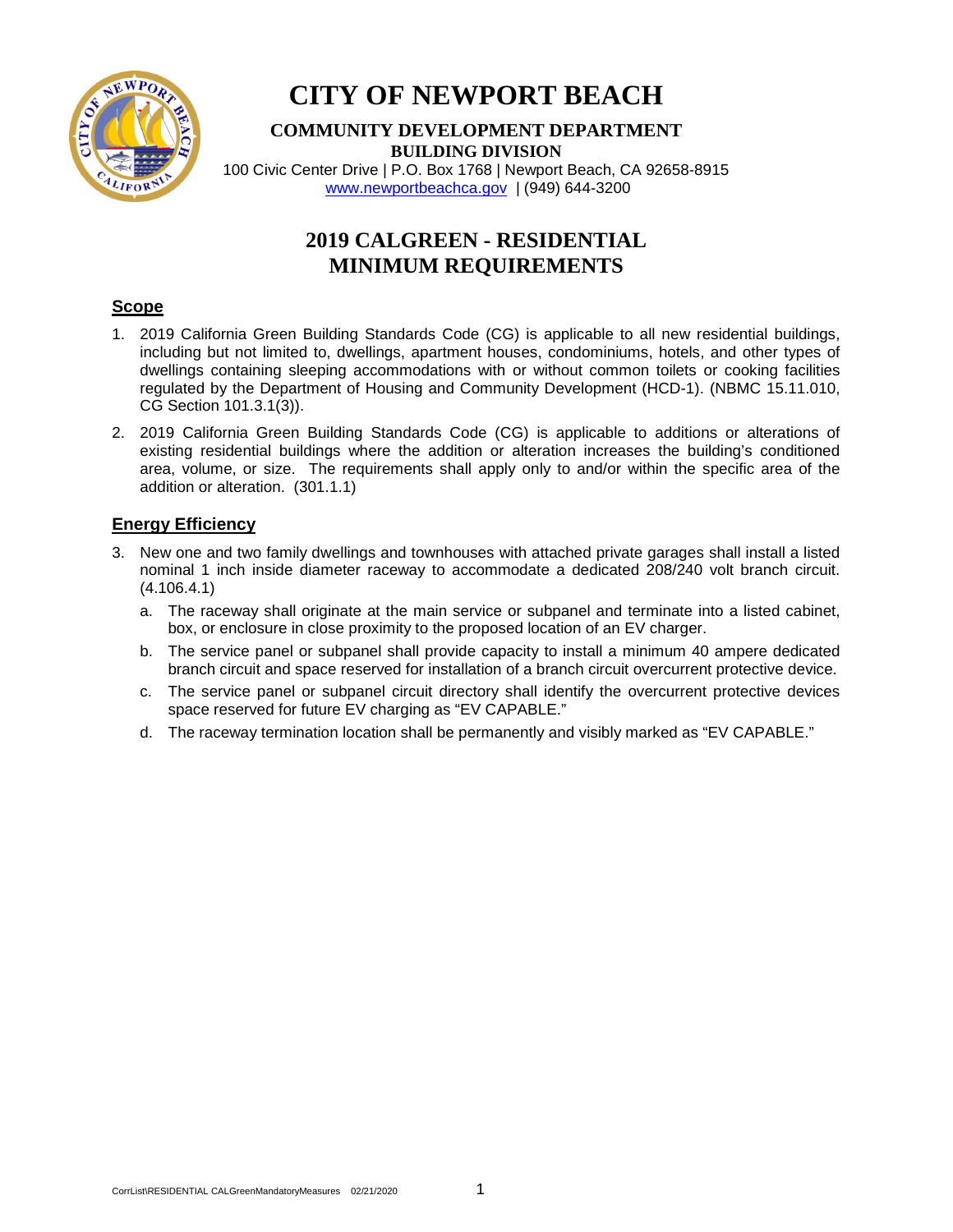#### **Material Conservation and Resources Efficiency**

- 4. Annular spaces around pipes, electric cables, conduits or other openings in sole/bottom plates at exterior walls shall be protected against the passage of rodents by closing such openings with cement mortar, concrete masonry or other similar method. (4.406.1)
- 5. Utilize one of the city's approved franchise hauler to recycle and/or salvage a minimum of 65% of the nonhazardous construction and demolition waste. (4.408.1, 4.408.3)

#### **Water Efficiency and Conservation**

- 6. New residential developments shall comply with City's water efficient landscape ordinance. (4.304.1, NBMC 14.17)
- 7. Plumbing fixtures and fittings shall comply with the following (4.303.1):

| <b>FIXTURE TYPE</b>                    | <b>MAXIMUM FLOW RATE</b>             |
|----------------------------------------|--------------------------------------|
| Single Showerheads                     | 1.8 gpm @ 80 psi                     |
| <b>Multiple Showerheads</b>            | Combine flow rate of 1.8 gpm @80 psi |
| <b>Residential Lavatory Faucets</b>    | 1.2 gpm $@$ 60 psi <sup>2</sup>      |
| Common and Public use Lavatory Faucets | 0.5 gpm @ 60 psi                     |
| <b>Kitchen Faucets</b>                 | 1.8 gpm @ 60 psi                     |
| <b>Metering Faucets</b>                | 0.2 gallons per cycle maximum        |
| <b>Water Closets</b>                   | 1.28 gallons/flush <sup>1</sup>      |
| <b>Wall Mounted Urinal</b>             | 0.125 gallons/flush                  |
| All Other Types of Urinal              | 0.5 gallons/flush                    |

1. Includes single and dual flush water closets with an effective flush rate of 1.28 gallons or less when tested per ASME A122.19.233.2 for single flush and ASME A112.19.14 for dual flush toilets.

2. Lavatory faucets shall not have a flow rate less than 0.8 gpm at 20 psi.

#### **Environmental Quality**

- 8. Moisture content of building materials used in wall and floor framing is checked before enclosure according to one of the following (4.505.3):
	- a. Moisture content shall be determined with either a probe-type or contact-type moisture meter. Equivalent moisture verification methods may be approved by the enforcing agency and shall satisfy requirements found in Section 101.8 of this code.
	- b. Moisture readings shall be taken at a point 2 feet (610 mm) to 4 feet (1219 mm) from the grade stamped end of each piece to be verified.
	- c. At least three random moisture readings shall be performed on wall and floor framing with documentation acceptable to the enforcing agency provided at the time of approval to enclose the wall and floor framing.
- 9. Aerosol paints and coatings shall meet the Product-weighted MIR Limits for ROC in Section 94522(a)(2) and other toxic requirements in Sections 94522(e)(1) and (f)(1) of the California Code of Regulations, Title 17, commencing with Section 94520. (4.504.2.3)
- 10. Carpet and carpet systems shall be compliant with of the following (4.504.3):
	- a. Carpet and Rug Institute's Green Label Plus Program.
	- b. California Department of Public Health Specification 01350.
	- c. NSF/ANSI 140 at the Gold level.
	- d. Scientific Certifications Systems Indoor Advantage™ Gold
- 11. Minimum 80% of floor area receiving resilient flooring shall comply with one of the following (4.504.4):
	- a. VOC emission limits defined in the Collaborative for High Performance Schools (CHPS) High Performance Product Database.
	- b. Products certified under UL GREENGUARD Gold.
	- c. Certified under the Resilient Floor Covering Institute (RFCI) FloorScore program.
	- d. California Department of Public Health Specification 01350.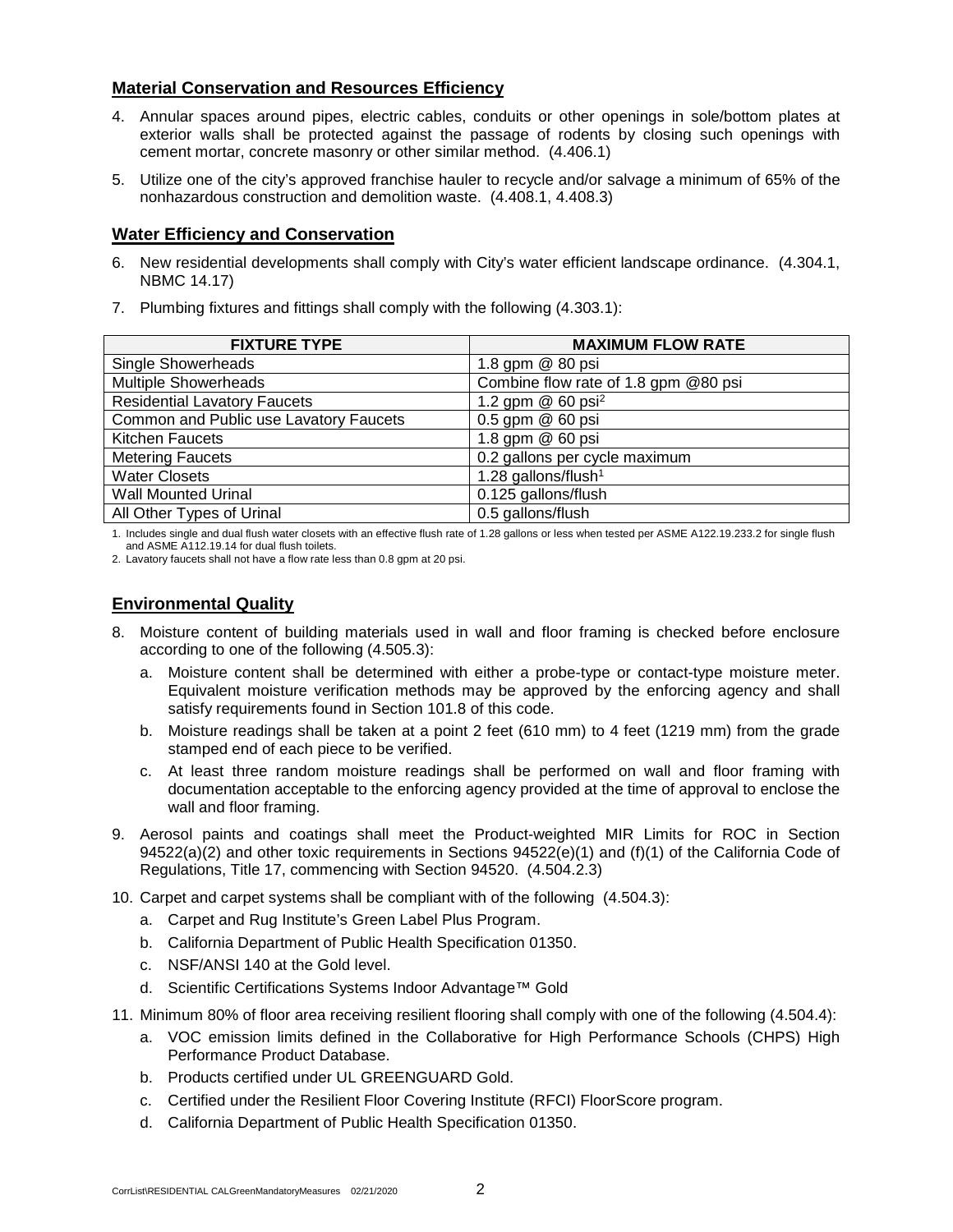12. Adhesives, sealants and caulks shall be compliant with volatile organic compound (VOC) limits set forth in Table 4.504.1 or Table 4.504.2. (4.504.2.1)

| <b>ADHESIVE VOC LIMIT 1,2</b><br>(Less Water and Less Exempt Compounds in Grams per Liter) |                  |  |
|--------------------------------------------------------------------------------------------|------------------|--|
| <b>ARCHITECTURAL APPLICATIONS</b>                                                          | <b>VOC LIMIT</b> |  |
| Indoor carpet adhesives                                                                    | 50               |  |
| Carpet pad adhesives                                                                       | 50               |  |
| Outdoor carpet adhesives                                                                   | 150              |  |
| Wood flooring adhesive                                                                     | 100              |  |
| Rubber floor adhesives                                                                     | 60               |  |
| Subfloor adhesives                                                                         | 50               |  |
| Ceramic tile adhesives                                                                     | 65               |  |
| VCT and asphalt tile adhesives                                                             | 50               |  |
| Drywall and panel adhesives                                                                | 50               |  |
| Cove base adhesives                                                                        | 50               |  |
| Multipurpose construction adhesives                                                        | 70               |  |
| Structural glazing adhesives                                                               | 100              |  |
| Single-ply roof membrane adhesives                                                         | 250              |  |
| Other adhesives not specifically listed                                                    | 50               |  |
| <b>SPECIALTY APPLICATIONS</b>                                                              |                  |  |
| PVC welding                                                                                | 510              |  |
| CPVC welding                                                                               | 490              |  |
| <b>ABS</b> welding                                                                         | 325              |  |
| Plastic cement welding                                                                     | 250              |  |
| Adhesive primer for plastic                                                                | 550              |  |
| Contact adhesive                                                                           | 80               |  |
| Special purpose contact adhesive                                                           | 250              |  |
| Structural wood member adhesive                                                            | 140              |  |
| Top and trim adhesive                                                                      | 250              |  |
| <b>SUBSTRATE SPECIFIC APPLICATIONS</b>                                                     |                  |  |
| Metal to metal                                                                             | 30               |  |
| <b>Plastic foams</b>                                                                       | 50               |  |
| Porous material (except wood)                                                              | 50               |  |
| Wood                                                                                       | 30               |  |
| <b>Fiberglass</b>                                                                          | 80               |  |

1. If an adhesive is used to bond dissimilar substrates together, the adhesive with the highest VOC content shall be allowed.

2. For additional information regarding methods to measure VOC content specified in table, see South Coast Air Quality Management District Rule 1168.

| <b>SEALANT VOC LIMIT</b><br>(Less Water and Less Exempt Compounds in Grams per Liter) |                  |  |
|---------------------------------------------------------------------------------------|------------------|--|
| <b>SEALANTS</b>                                                                       | <b>VOC LIMIT</b> |  |
| Architectural                                                                         | 250              |  |
| Marine deck                                                                           | 760              |  |
| Nonmembrane roof                                                                      | 300              |  |
| Roadway                                                                               | 250              |  |
| Single-ply roof membrane                                                              | 450              |  |
| Other                                                                                 | 420              |  |
| <b>SEALANT PRIMERS</b>                                                                |                  |  |
| Architectural                                                                         |                  |  |
| Nonporous                                                                             | 250              |  |
| Porous                                                                                | 775              |  |
| <b>Modified bituminous</b>                                                            | 500              |  |
| Marine deck                                                                           | 760              |  |
| Other                                                                                 | 750              |  |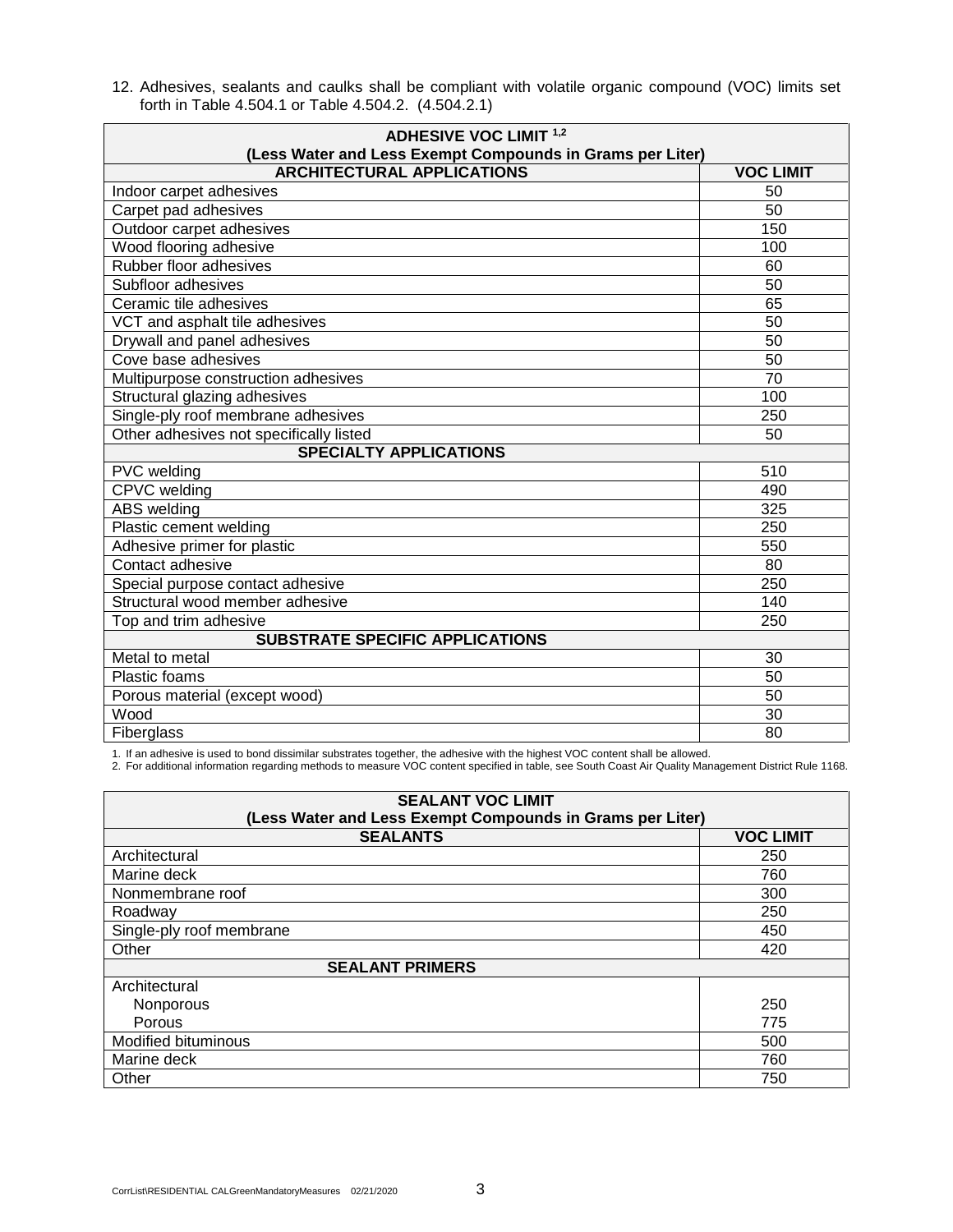13. Paints, stains, and other coatings shall be compliant with VOC and other toxic compound limits set forth in Table 4.504.3. (4.504.2.2)

| VOC CONTENT LIMITS FOR ARCHITECTURAL COATINGS <sup>2,3</sup> |                  |
|--------------------------------------------------------------|------------------|
| (Grams of VOC per Liter of Coating,                          |                  |
| <b>Less Water and Less Exempt Compounds)</b>                 |                  |
| <b>COATING CATEGORY</b>                                      | <b>VOC LIMIT</b> |
| Flat coatings                                                | 50               |
| Nonflat coatings                                             | 100              |
| Nonflat-high gloss coatings                                  | 150              |
| <b>Specialty Coatings</b>                                    |                  |
| Aluminum roof coatings                                       | 400              |
| <b>Basement specialty coatings</b>                           | 400              |
| Bituminous roof coatings                                     | 50               |
| Bituminous roof primers                                      | 350              |
| <b>Bond breakers</b>                                         | 350              |
| Concrete curing compounds                                    | 350              |
| Concrete/masonry sealers                                     | 100              |
| Driveway sealers                                             | 50               |
| Dry fog coatings                                             | 150              |
| Faux finishing coatings                                      | 350              |
| Fire resistive coatings                                      | 350              |
| Floor coatings                                               | 100              |
| Form-release compounds                                       | 250              |
| Graphic arts coatings (sign paints)                          | 500              |
| High temperature coatings                                    | 420              |
| Industrial maintenance coatings                              | 250              |
| Low solids coatings <sup>1</sup>                             | 120              |
| Magnesite cement coatings                                    | 450              |
| Mastic texture coatings                                      | 100              |
| Metallic pigmented coatings                                  | 500              |
| Multicolor coatings                                          | 250              |
| Pretreatment wash primers                                    | 420              |
| Primers, sealers, and undercoaters                           | 100              |
| Reactive penetrating sealers                                 | 350              |
| Recycled coatings                                            | 250              |
| Roof coatings                                                | 50               |
| Rust preventative coatings                                   | 250              |
| <b>Shellacs</b>                                              |                  |
| Clear                                                        | 730              |
| Opaque                                                       | 550              |
| Specialty primers, sealers and undercoaters                  | 100              |
| <b>Stains</b>                                                | 250              |
| Stone consolidants                                           | 450              |
| Swimming pool coatings                                       | 340              |
| Traffic marking coatings                                     | 100              |
| Tub and tile refinish coatings                               | 420              |
| Waterproofing membranes                                      | 250              |
| Wood coatings                                                | 275              |
| Wood preservatives                                           | 350              |
| Zinc-rich primers                                            | 340              |

1. Grams of VOC per liter of coating, including water and including exempt compounds.

2. The specified limits remain in effect unless revised limits are listed in subsequent columns in the table.

3. Values in this table are derived from those specified by the California Air Resources Board, Architectural Coatings Suggested Control Measure,

February 1, 2008. More information is available from the Air Resources Board.